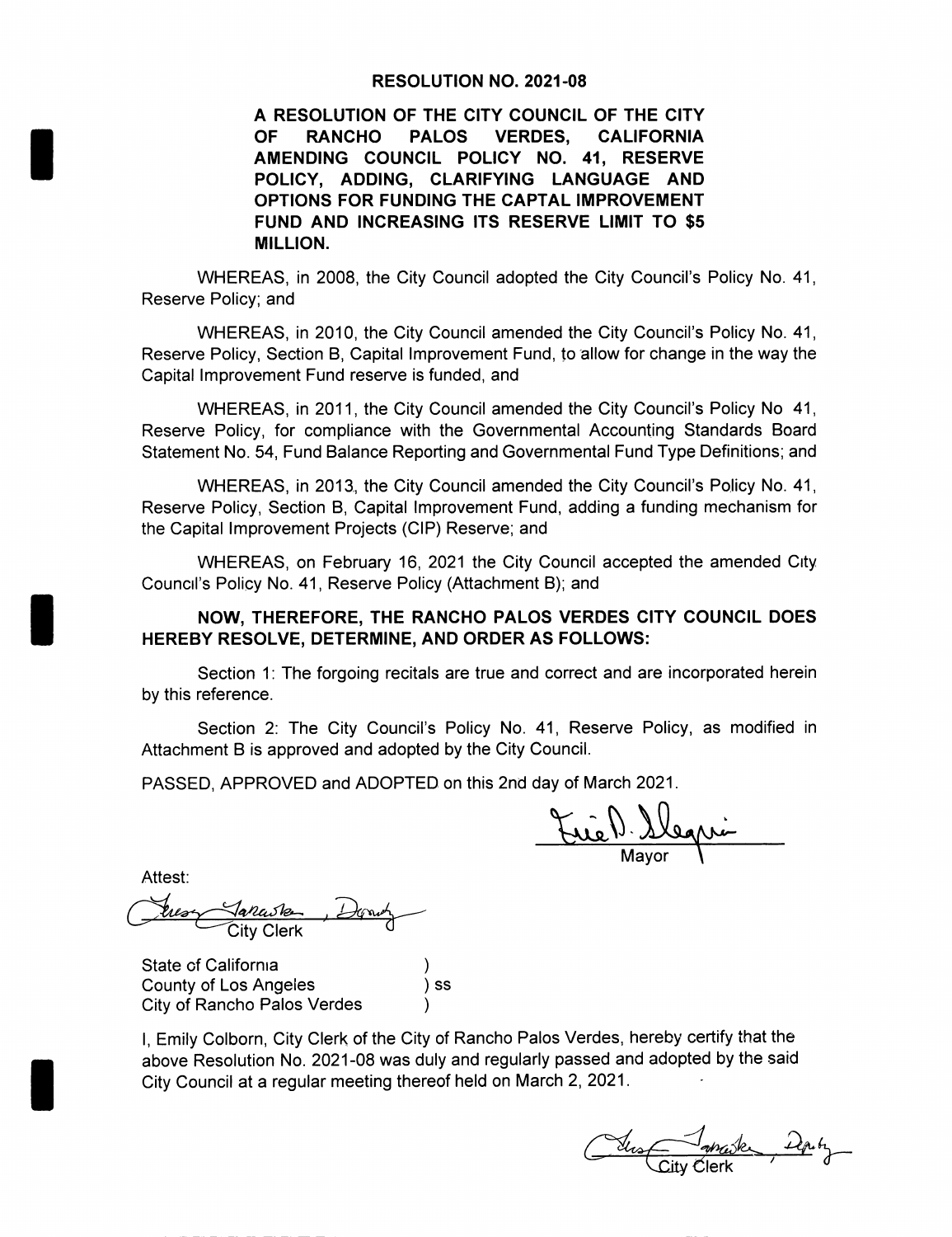## CITY COUNCIL POLICY

#### NUMBER: 41

DATE ADOPTED/AMENDED: 12/02/08 (Amended 03/02/2021)

SUBJECT: Reserve Policies

#### POLICY:

The City utilizes a variety of accounting funds for accounting and budgeting for revenues and expenditures of the City. Appropriations lapse at each fiscal yearend. The City Council may authorize continued appropriations and purchase orders carryover for certain incomplete capital projects, other one-time projects and services which have not been billed or completed. Remaining dollars left in each fund that are undesignated and unencumbered constitute available reserves of the City. It is appropriate that reserve policies for the City be established for each of the various funds, that the purpose of these reserves be designated, and that dollars available in excess of the reserve amounts be appropriately and effectively utilized. This policy governs the City's reserves as follows:

A. General Fund<br>The City will maintain a minimum fund balance of at least 50 percent of<br>Annual operating expenditures in the General Fund. This is considered the annual operating expenditures in the General Fund. This is considered the minimum level necessary to maintain the City's credit worthiness and to adequately provide for:

- 1. Economic uncertainties, local disasters, and other financial hardships or downturns in the local or national economy.
- 2. Contingencies for unseen operating or capital needs.
- 3. Cash flow requirements.

#### B. Capital Improvement Fund

The City will maintain <sup>a</sup> minimum of \$<sup>5</sup> million in the Capital Improvement Projects (CIP) fund as a reserve for major improvement projects related to roadways, storm drains, parks, buildings, rights-of-way, and the sewer system. Subject to the annual budgeting process, the CIP reserve will be funded, to the extent possible, by allocating the following to the CIP fund:

- 1. Transient Occupancy Tax (TOT).
	- a. Pursuant to the City's Municipal Code Chapter 3.16, Transient Occupancy Tax is collected from hotels that are located within the City. "Hotel" means any structure, or any portion of any structure, which is occupied or intended or designed for occupancy by transients for dwelling, lodging or sleeping purposes, and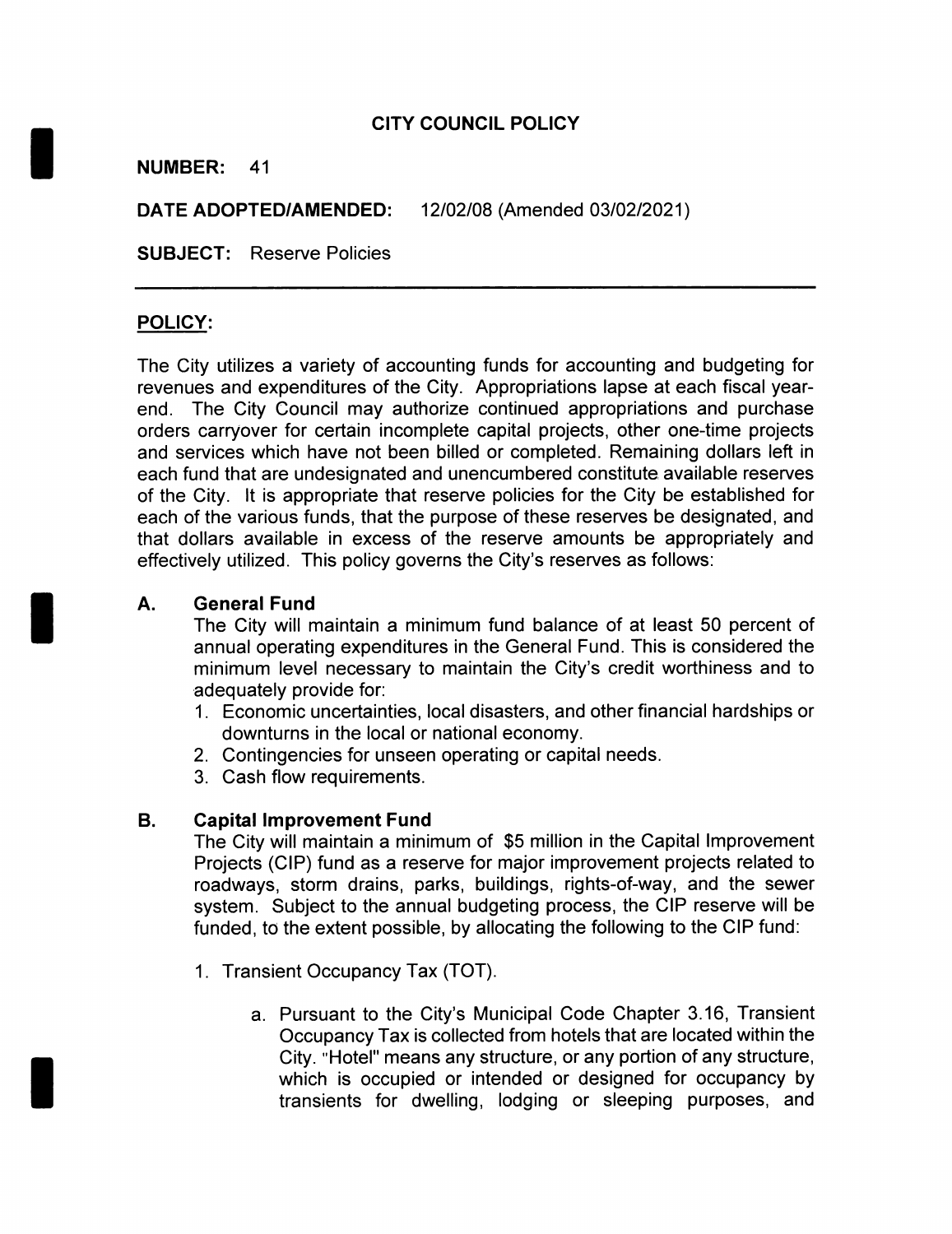includes any hotel, inn, tourist home or house, motel, studio hotel, bachelor hotel, lodging house, rooming house, apartment house, dormitory, public or private club, mobile home or house trailer at a fixed location, or other similar structure or portion thereof.

- b. The tax imposed in any hotel is based on temporary occupancy. Temporary" means a period of thirty consecutive calendar days or less, counting portions of calendar days as full days.
- c. General Fund transfer amounts to the CIP are equal to the TOT collected from the Terranea Resort, the main source of TOT revenues. During the annual budget process if it is determined that the General Fund will not have a balanced budget, the City Council may reduce the transfer amount to the CIP by <sup>a</sup> portion or all of the increases in the public safety contract.
- 2. If deemed necessary, the City Council may allocate all or <sup>a</sup> percentage of the prior year's General Fund unrestricted excess reserve during budget adoption process.

All interest earnings in this fund will be used for capital improvement projects.

## C. Equipment Replacement Fund

The City will maintain <sup>a</sup> minimum reserve of 75% but no more than 100% of the estimated replacement cost for equipment assets that are due to be replaced in the City's next fiscal year.

## D. Water Quality Flood Protection Fund

Project spending in the Water Quality Flood Protection (WQFP) fund fluctuates year to year. The Storm Drain User Fee is a source of funding for these projects. To avoid <sup>a</sup> fluctuating Fee, the City will maintain retained earnings over the life of the WQFP fee to establish rate stabilization, thereby enabling fund availability for scheduled projects and maintenance.

#### E. Building Replacement Fund

The City will maintain retained earnings in this fund to accumulate monies and interest earnings to finance major improvements (e.g. roofing), and partially provide for future replacement of City owned buildings.

## F. Utility Undergrounding Fund

The City will maintain retained earnings in this fund to accumulate monies for relocating utility poles and lines on City arterial roadways underground, as well as provide residents assistance with the process leading to utility undergrounding in residential areas of the City.

> Resolution No 2021-08 Attachment B Page 2 of 4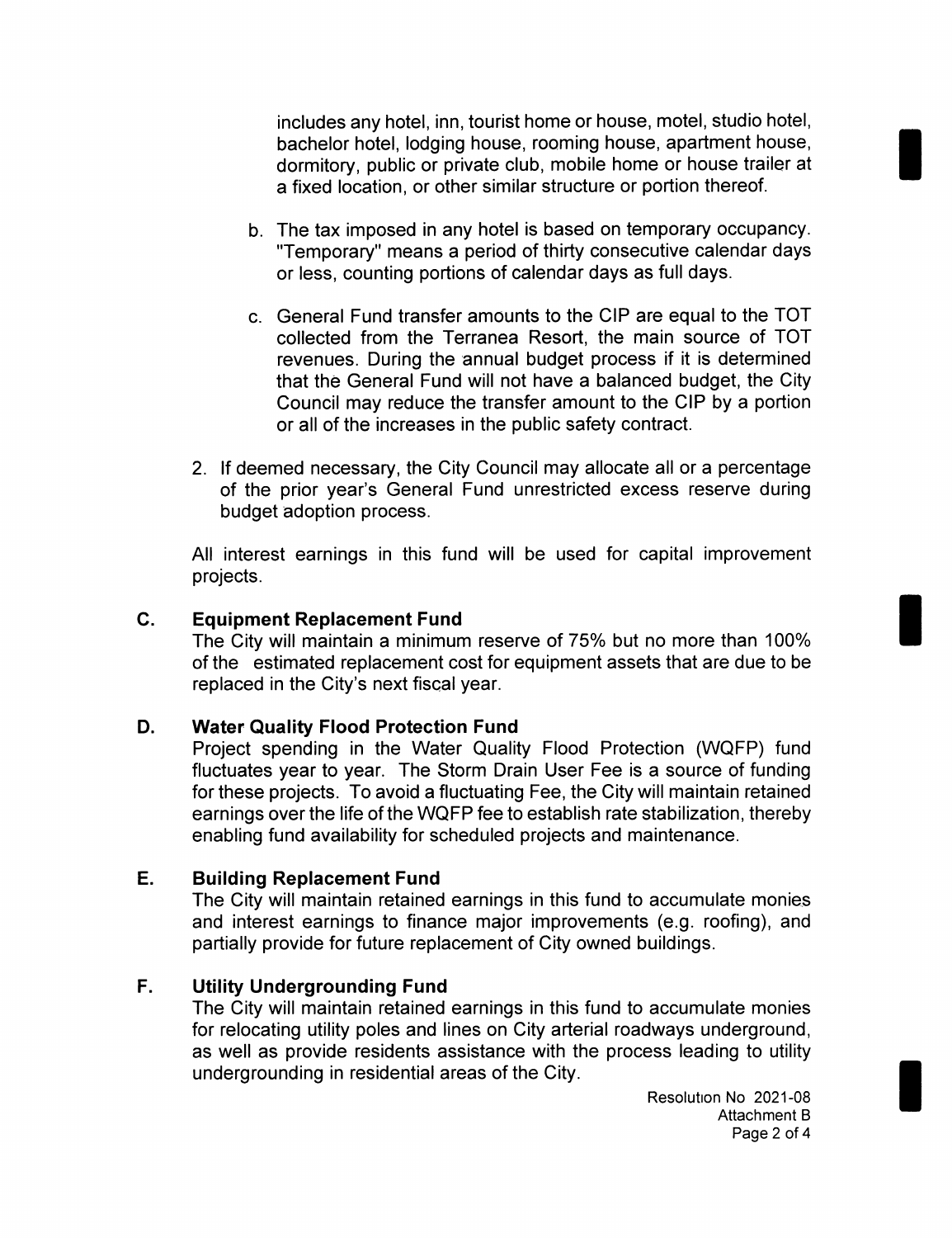# G. Street Maintenance Fund

The City will maintain <sup>a</sup> minimum of one year's appropriations for road maintenance on Palos Verdes Drive South in the landslide area.

## H. Habitat Restoration Fund

The City will maintain a minimum of \$50,000 in this fund as required by the National Communities Conservation Plan ( NCCP) for emergency use for habitat restoration purposes in addition to maintaining any interest earnings.

# I. Subregion One Maintenance Fund

As part of the development agreement for Subregion One, the developer provided \$750,000 as an endowment to generate interest earnings for future maintenance of the open space area in Subregion One.

# J. Improvement Authority Abalone Cove Fund

In connection with the Horan lawsuit, the Redevelopment Agency's Reimbursement and Settlement Agreement with property owners and the County stipulated that \$1,000,000 of County loan proceeds was to be deposited in the Abalone Cove Maintenance Nonexpendable Trust Fund of the Joint Powers Improvement Authority. Interest earnings from this deposit are used to maintain landslide abatement facilities in the Abalone Cove area of the active landslide, except sewers in accordance with the reimbursement and settlement agreement

Reserve levels will be reviewed annually during the budget process. Any recommended adjustments to reserve levels will be presented to City Council for its consideration during the annual budget process.

# COMMITMENTS AND ASSIGNMENTS OF FUND BALANCE:

Governmental Accounting Standards Board Statement No. 54, Fund Balance Reporting and Governmental Fund Type Definitions, provides the City with <sup>a</sup> method to self-classify fund balance for financial statement reporting purposes.

# A. Committed Fund Balance

Fund balance may be committed to specific purposes using its highest level of decision-making authority, the City Council. It is the City Council's policy that commitments of fund balance for a fiscal year must be adopted by resolution prior to fiscal year end. Amounts that have been committed by the City Council cannot be used for any other purpose unless the City Council adopts another resolution to remove or change the constraint.